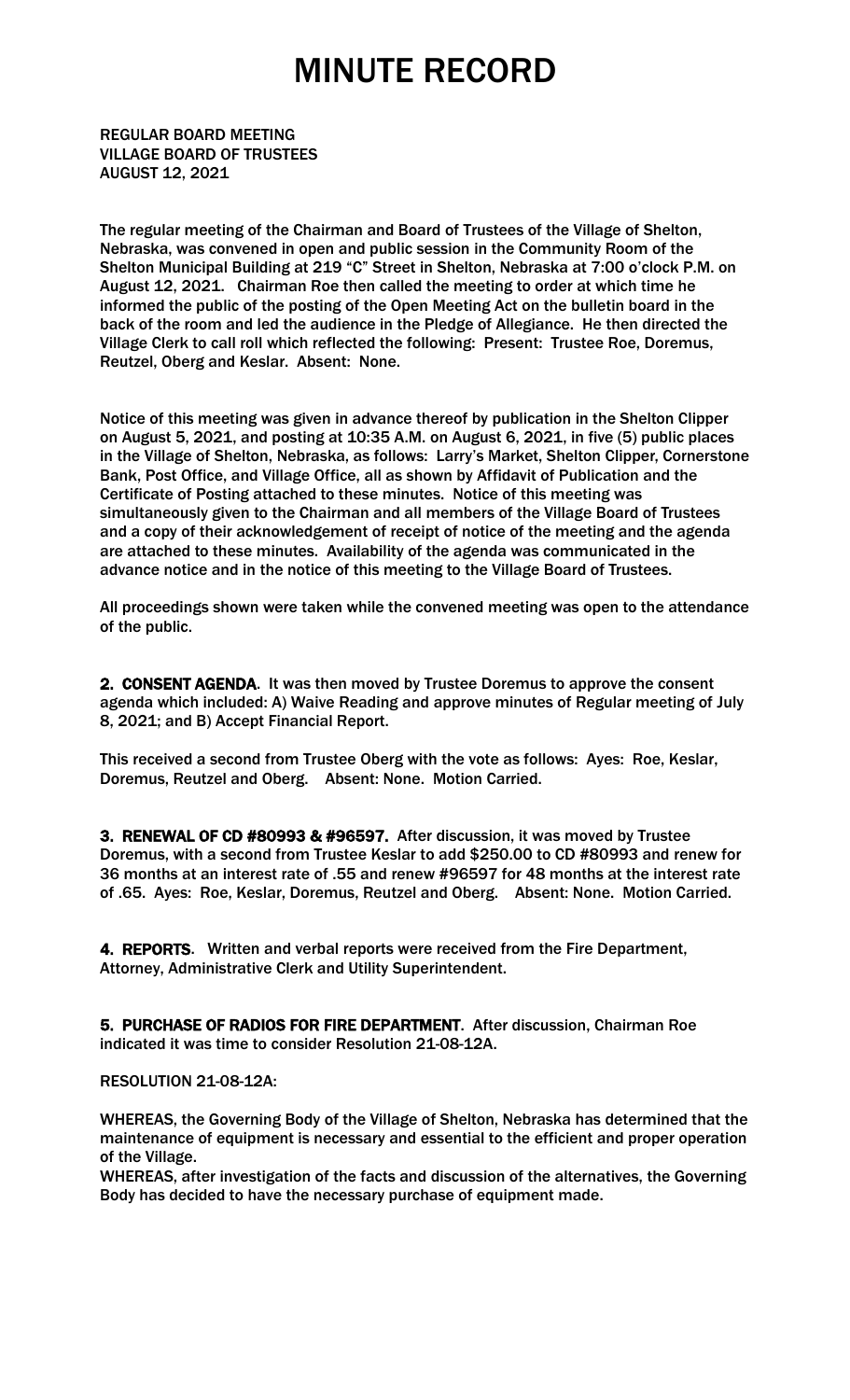AUGUST 12, 2021  $-$  PAGE 2 -  $-$ 

NOW, THEREFORE, BE IT RESOLVED BY THE CHAIRMAN AND BOARD OF TRUSTEES OF THE VILLAGE OF SHELTON, NEBRASKA:

 SECTION 1. That the Village of Shelton, Nebraska shall immediately acquire, radios for the fire Department, cost to be shared by the Fire Department's own funds, the Village's share not to exceed \$3,000 from Platte Valley Communications, Inc of Kearney, NE. SECTION 2. That the Chairman, Fire Chief and Village Clerk are authorized, and directed to acquire the aforementioned equipment for and on behalf of, and in the name of the Village of Shelton, Nebraska, and to execute such documents, orders, and contracts in the name of the Village of Shelton, Nebraska, as may be necessary, proper, or convenient to undertake and complete such purchase.

It was then moved by Trustee Keslar to approve and adopt in the final form as it appears above. This was seconded by Trustee Oberg with the vote as follows: Ayes: Roe, Keslar, Doremus, Reutzel and Oberg. Absent: None. Motion Carried.

6. PURCHASE OF HELMENT LIGHTS FOR FIRE DEPARTMENT. After discussion, Chairman Roe indicated it was time to consider Resolution No. 21-08-12B.

RESOLUTION NO. 21-08-12B:

WHEREAS, the Governing Body of the Village of Shelton, Nebraska has determined that the purchase of certain equipment is necessary and essential to the efficient and proper operation of the Village.

WHEREAS, after investigation of the facts and discussion of the alternatives, the Governing Body has decided to purchase the necessary equipment:

NOW, THEREFORE, BE IT RESOLVED BY THE CHAIRMAN AND BOARD OF TRUSTEES OF THE VILLAGE OF SHELTON, NEBRASKA:

SECTION 1. That the Village of Shelton, Nebraska shall immediately acquire, for the purchase price not to exceed \$1,100 fifteen (15) helmets mounted LED flashlights from Sandry Fire Supply LLC Heiman, Inc. of Dewitt, IA.

 SECTION 2. That the Chairman, Fire Chief and Administrative Clerk hereby are authorized, and directed to acquire the aforementioned equipment for and on behalf of, and in the name of the Village of Shelton, Nebraska, and to execute such documents, orders, and contracts in the name of the Village of Shelton, Nebraska, as may be necessary, proper, or convenient to undertake and complete such purchase.

It was then moved by Trustee Oberg, with a second from Trustee Doremus to approve and adopt Resolution No. 21-08-12B as presented. Ayes: Roe, Keslar, Doremus, Reutzel and Oberg. Absent: None. Motion Carried.

7. PURCHASE OF LIFTING EQUIPMENT FOR FIRE DEPARTMENT. After discussion, Chairman Roe indicated it was time to consider Resolution No. 21-08-12C.

RESOLUTION NO. 21-08-12C:

WHEREAS, the Governing Body of the Village of Shelton, Nebraska has determined that the maintenance of equipment is necessary and essential to the efficient and proper operation of the Village.

WHEREAS, after investigation of the facts and discussion of the alternatives, the Governing Body has decided to have the necessary purchase of equipment made.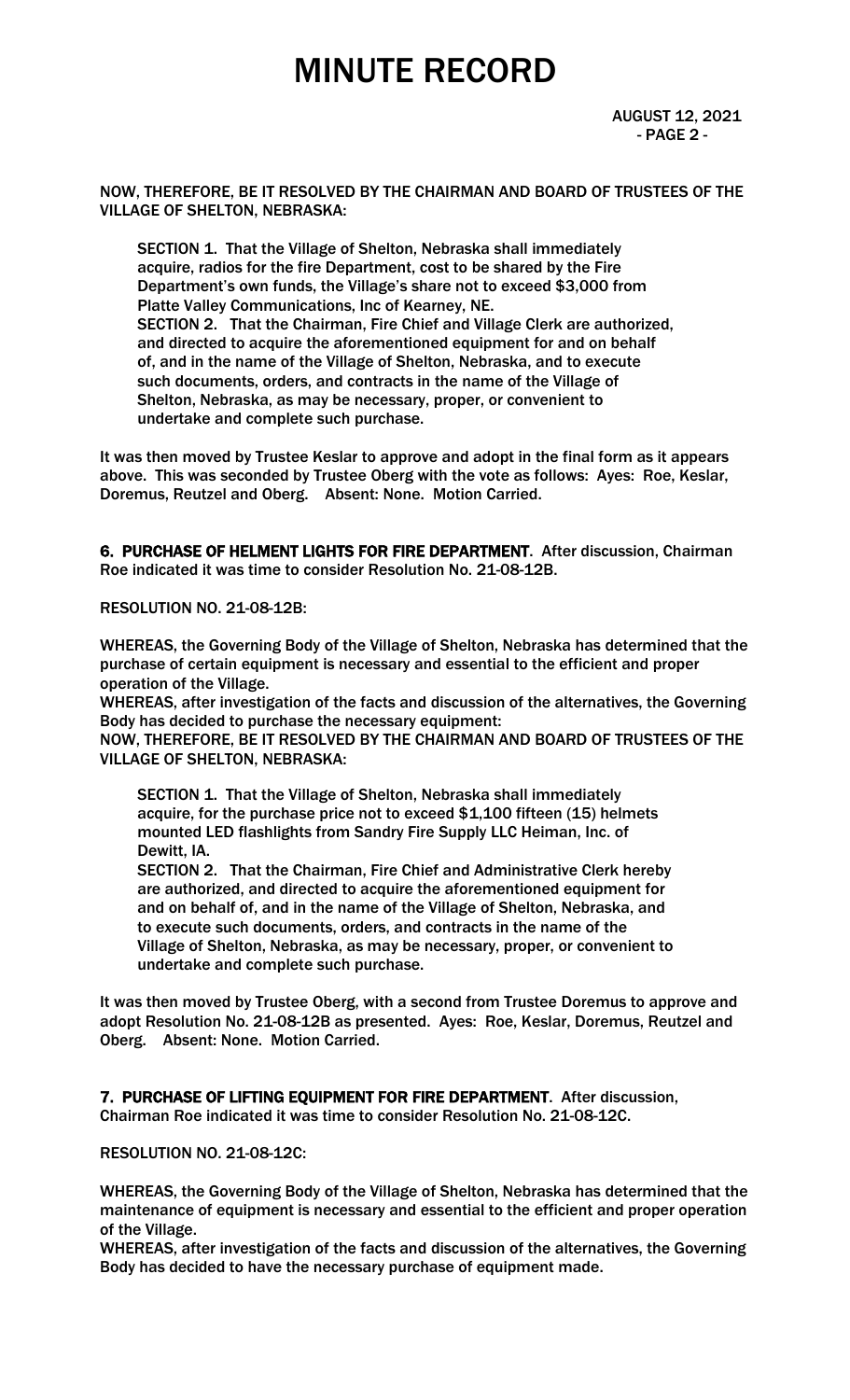AUGUST 12, 2021  $-$  PAGE 3  $-$ 

NOW, THEREFORE, BE IT RESOLVED BY THE CHAIRMAN AND BOARD OF TRUSTEES OF THE VILLAGE OF SHELTON, NEBRASKA:

 SECTION 1. That the Village of Shelton, Nebraska shall immediately acquire, "Lifting Equipment" from Sandry Fire Supply LLC of DeWitt, IA for total cost not to exceed \$4,900. SECTION 2. That the Chairman, Fire Chief and Village Clerk are authorized, and directed to acquire the aforementioned equipment for and on behalf of, and in the name of the Village of Shelton, Nebraska, and to execute such documents, orders, and contracts in the name of the Village of Shelton, Nebraska, as may be necessary, proper, or convenient to undertake and complete such purchase.

It was then moved by Trustee Oberg to approve and adopt Resolution No. 21-08-12C as presented. This received a second from Trustee Doremus with the vote as follows: Ayes: Roe, Keslar, Doremus, Reutzel and Oberg. Absent: None. Motion Carried.

8. 2021 ANNUAL CERTIFICATION OF PROGRAM COMPLIANCE FOR THE NEBRASKA DEPARTMENT OF TRANSPORTATION. After explaining the reason for this resolution, Chairman Roe indicated it was time now to consider its passage.

RESOLUTION NO. 21-08-12:

SIGNING OF THE MUNICIPAL ANNUAL CERTIFICATION OF PROGRAM COMPLIANCE 2021

Whereas: State of Nebraska Statues, sections 39-2115, 30-2119, 39-2121 and 20- 2520(c), requires an annual certification of program compliance to the Nebraska Board of Public Roads Classifications and Standards; and

Whereas: State of Nebraska Statues, section 39-2120 also requires that the annual certification program compliance by each municipality shall be signed by the Mayor or Village Board Chairman and shall include the resolution of the governing body of the municipality authorizing the signing of the certification.

Be it resolved that the Village Board Chairperson of Shelton is hereby authorized to sign the Municipal Annual Certification of Program Compliance.

It was then moved by Trustee Keslar to approve and adopt Resolution No. 21-08-12 as presented. This received a second from Trustee Doremus with the vote as follows: Ayes: Roe, Keslar, Doremus, Reutzel and Oberg. Absent: None. Motion Carried.

9. AMERICAN RESCUE PLAN ACT (ARPA) FUNDS. Administrative Clerk Doremus explained that this was on the agenda so that the board would continue to consider options for projects to spend these funds.

10. REVIEW AD HOC HOUSING COMMITTEE'S RECOMMENDATIONS AND APPROVAL OF HOUSING REHAB APPLICATION. The Ad Hoc Housing Committee which had met earlier in the evening recommended the approval of the new Housing Rehab application. After discussion, it was moved by Trustee Doremus, with a second from Trustee Oberg to accept the Ad Hoc Housing Committee's recommendation and approve the loan application. AYES: Roe, Keslar, Reutzel, Oberg and Doremus. NAYS: None. ABSENT: None. Motion Carried.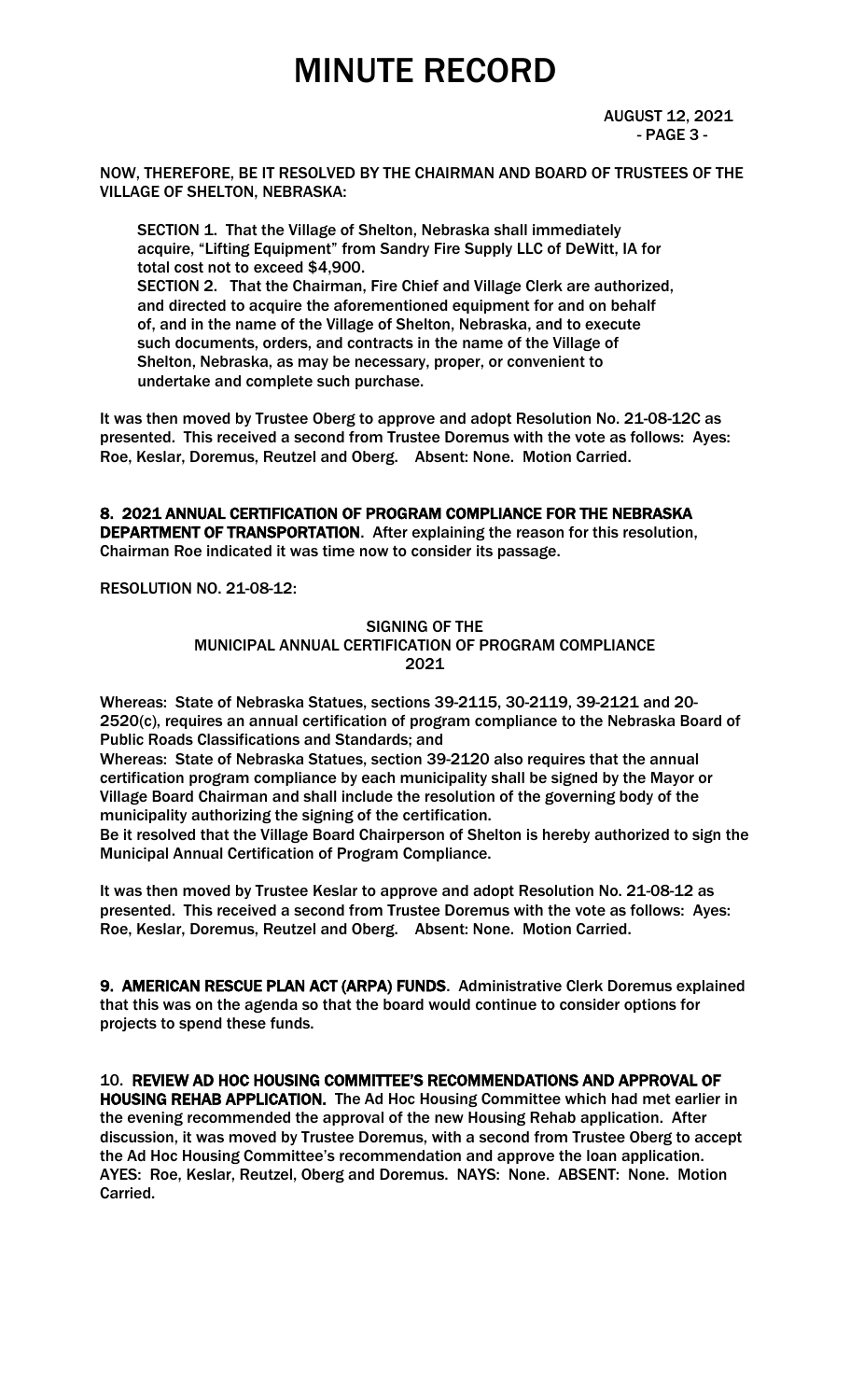AUGUST 12, 2021 - PAGE 4 -

11. and 12. APPROVE PAYMENT TO CDS INSPECTIONS FOR HOUSING GRANT ADMINISTRATIVE SERVICES RELATED TO #SHEL-HR-02 and 08 APPLICTION/PROJECT; APPROVE PAYMENT TO PM RENOVATION FOR HOUSING REHAB WORK RELATED TO #SHELTON HR-02. After discussion it was moved by Trustee Oberg, with a second from Trustee Doremus to approve the payments to CDS Inspections & Beyond and PM Renovations for work done which relatied to HR-02 and HR-08. AYES: Roe, Keslar, Reutzel, Oberg and Doremus. NAYS: None. ABSENT: None. Motion Carried.

13. CLAIMS. After review, it was moved by Trustee Keslar seconded by Trustee Doremus to pay the claims as presented. Ayes: Roe, Oberg, Reutzel, Keslar and Doremus. Nays: None. Absent: None. Motion Carried.

14. 21/22 PROPOSED LINE-ITEM BUDGET. Administrative Clerk Doremus presented the Board with the 21/22 Line-item budget she was proposing for their review. After discussion and looking at the figures, she was asked to revise some of the amounts. She will do so and present them at a future date for their review.

15. ADJOURNMENT. All agenda items having been considered, Trustee Roe with a second from Trustee Doremus moved to adjourn the meeting. AYES: Roe, Oberg, Reutzel, Doremus and Keslar. NAYS: None. ABSENT: None. Whereupon the Chairman declared the motion carried and the meeting duly adjourned at 8:15 P.M.

RESPECTFULLY SUBMITTED

 $\overline{\phantom{a}}$  , and the contract of the contract of the contract of the contract of the contract of the contract of the contract of the contract of the contract of the contract of the contract of the contract of the contrac BONNIE DOREMUS, MMC VILLAGE CLERK

APPROVED:

 WILLIAM C. ROE **CHAIRMAN** 

\_\_\_\_\_\_\_\_\_\_\_\_\_\_\_\_\_\_\_\_\_\_\_\_\_\_